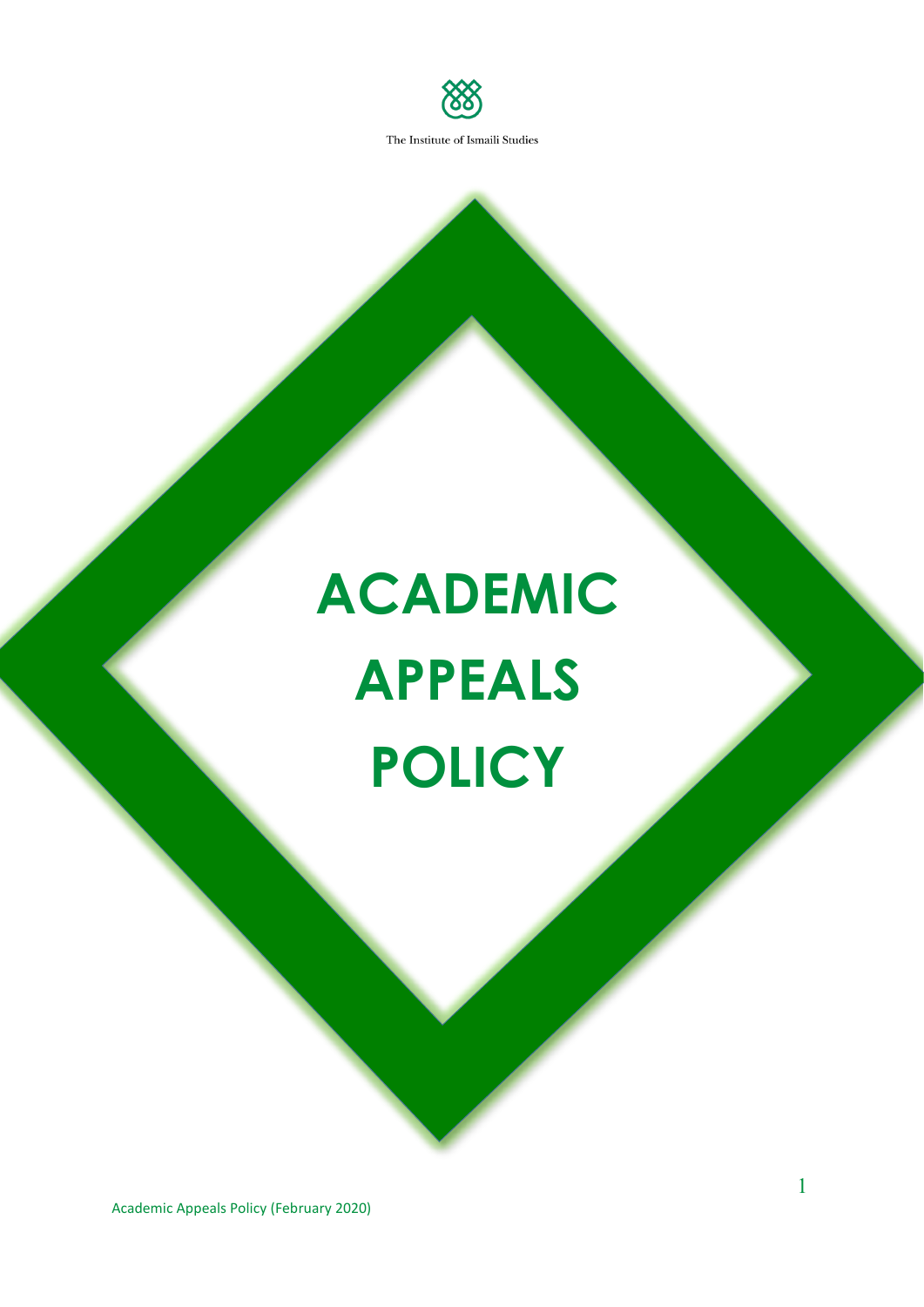

# **1 Purpose and scope**

- 1.1 This policy applies to all taught postgraduate provision directly administered by the Department of Graduate Studies (DGS), and with effect for newly enrolled students from **September 2019.** Students who enrolled before September 2019 are subject to the previous version of this policy (available on Moodle).
- 1.2 This document provides a framework to assist students and staff with administering academic appeals. The Department of Graduate Studies (DGS) is committed to ensuring that any appeal is dealt with fairly and in accordance with this policy.

Appeals which would be more appropriately dealt with under a different policy or procedure (e.g. the Student Complaints Policy or the Mitigating Circumstances Policy) will be transferred to that policy or procedure. In such cases, the IIS will inform the student.

- 1.3 This policy has been designed with reference to the Office of the Independent Adjudicator's (OIA) guidance document *[The good practice framework for handling](https://www.oiahe.org.uk/media/96361/oia-good-practice-framework.pdf) [complaints and academic](https://www.oiahe.org.uk/media/96361/oia-good-practice-framework.pdf)  [appeals](https://www.oiahe.org.uk/media/96361/oia-good-practice-framework.pdf)* [\(](https://www.oiahe.org.uk/media/96361/oia-good-practice-framework.pdf)rev. December 2016). It is based on the OIA's core principles of accessibility, clarity, proportionality, timeliness, fairness, independence, confidentiality and improving the student experience, and aims to provide a framework to support students and staff in administering academic appeals. It also draws on good practice from the [SOAS University of London's](https://www.soas.ac.uk/registry/degreeregulations/file114933.pdf)  [Appeals Procedure](https://www.soas.ac.uk/registry/degreeregulations/file114933.pdf) (May 2016).
- 1.4 Agreements with external providers who administer part or all of a postgraduate programme belonging to but not directly administered by DGS may specify alternative arrangements for academic appeals; in some cases, the policy of the external provider shall supersede this policy. The Senior Education Programmes Officer (SEPO) can provide guidance on how to access all aforementioned documents.
- 1.5 This policy applies to all current students at the Institute of Ismaili Studies (IIS) who want to appeal against an assessment, progression or withdrawal decision made by an academic body at the IIS, known as the 'academic decision-making body'.

A current student is anyone who:

- *(a)* Is enrolled on an IIS programme
- *(b)* Is on a temporary suspension or exclusion
- *(c)* Has recently left the IIS and is within the time limit for making an appeal (usually within 20 calendar days after notification of the decision; see Section 4).

For the purposes of this policy, an academic decision-making body is limited to the following: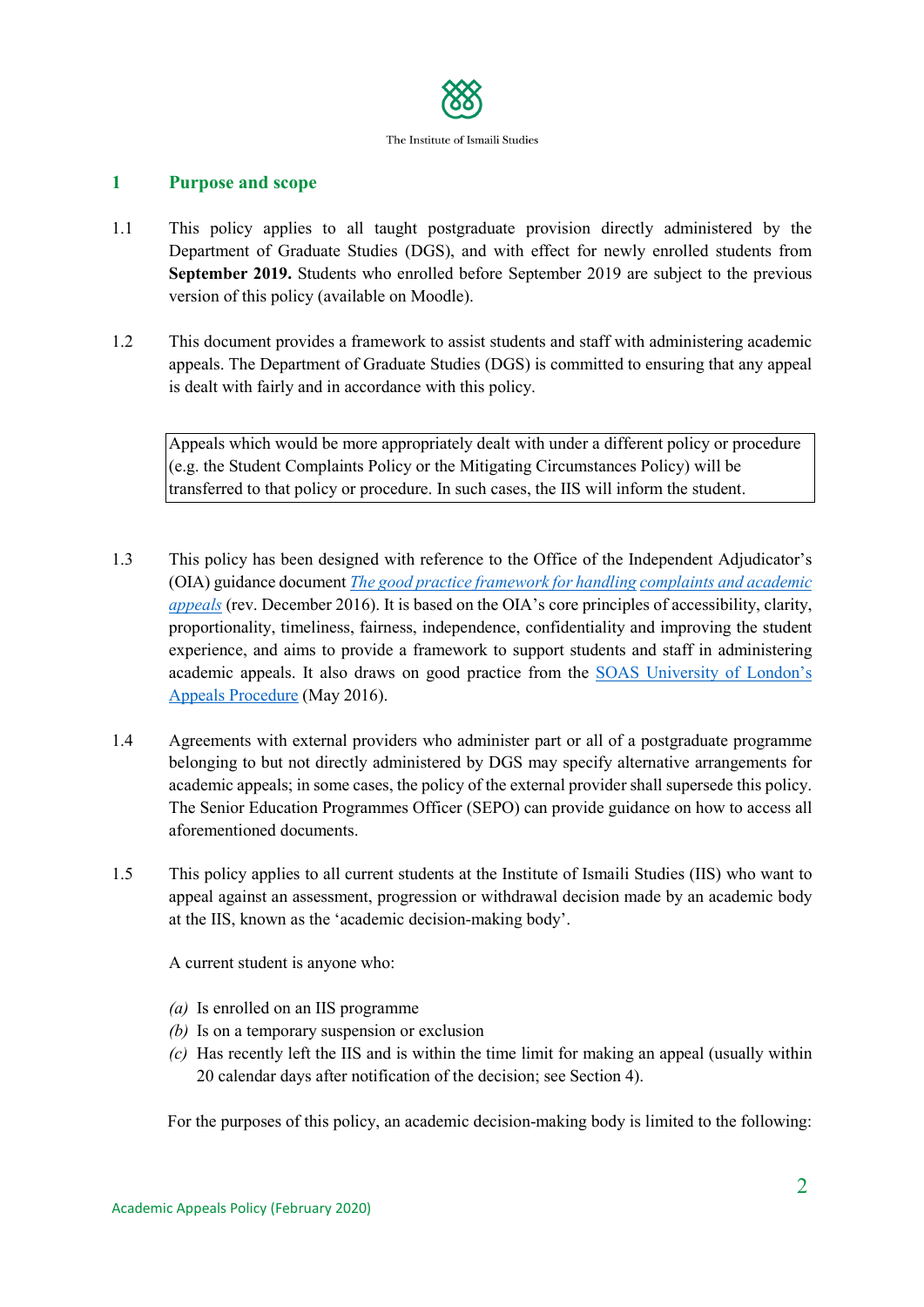

The Institute of Ismaili Studies

- *(a)* The DGS Academic Management Committee (AMC)
- *(b)* The Academic Malpractice Committee (AMPC)
- *(c)* A Programme Board (including the Exam Board).

The comprehensive appeals procedure consists of three phases, although some cases may only follow one or two of these:



- 1.6 The IIS aims to administer all appeals in a timely manner: the whole procedure (including the review) should be completed within 90 calendar days following submission of an appeal. There may be occasions where, with good reason, the timeframe needs to be extended; in such cases, the IIS will inform the student.
- 1.7 Academic appeals are an internal process which aims to establish facts in light of evidence and on the balance of probabilities. It is not adversarial; therefore, legal representation is not required by any of the parties involved and will not be allowed at any hearings.
- 1.8 **Accessibility:** If you need this document in a different format, please contact the Senior Education Programmes Officer or Departmental Administrator.

# **2 Supporting the student**

- 2.1 The IIS will direct students to the support services available. This applies to students who are going through appeals procedures.
- 2.2 In line with our duties under the Equality Act 2010 to make reasonable adjustments for disabled students, if a student says the academic concern is related to a disability, we will consider carefully whether to proceed with the appeal, or to refer the student to other support processes.
- 2.3 We aim for our procedures to be available to all students in accessible formats. If there are adjustments we could make to improve communication, the student should inform the Department. Where needed, in appeals procedures we will make adjustments to the process followed in individual cases. For example, we may make adjustments for Appeal Hearings, or allow a student longer to respond.
- 2.4 Students who have mental health difficulties will be informed about the specific support services available to them, for example counselling services, as soon as the Department is made aware of the need to do so. If a student appears unable to engage effectively with the appeals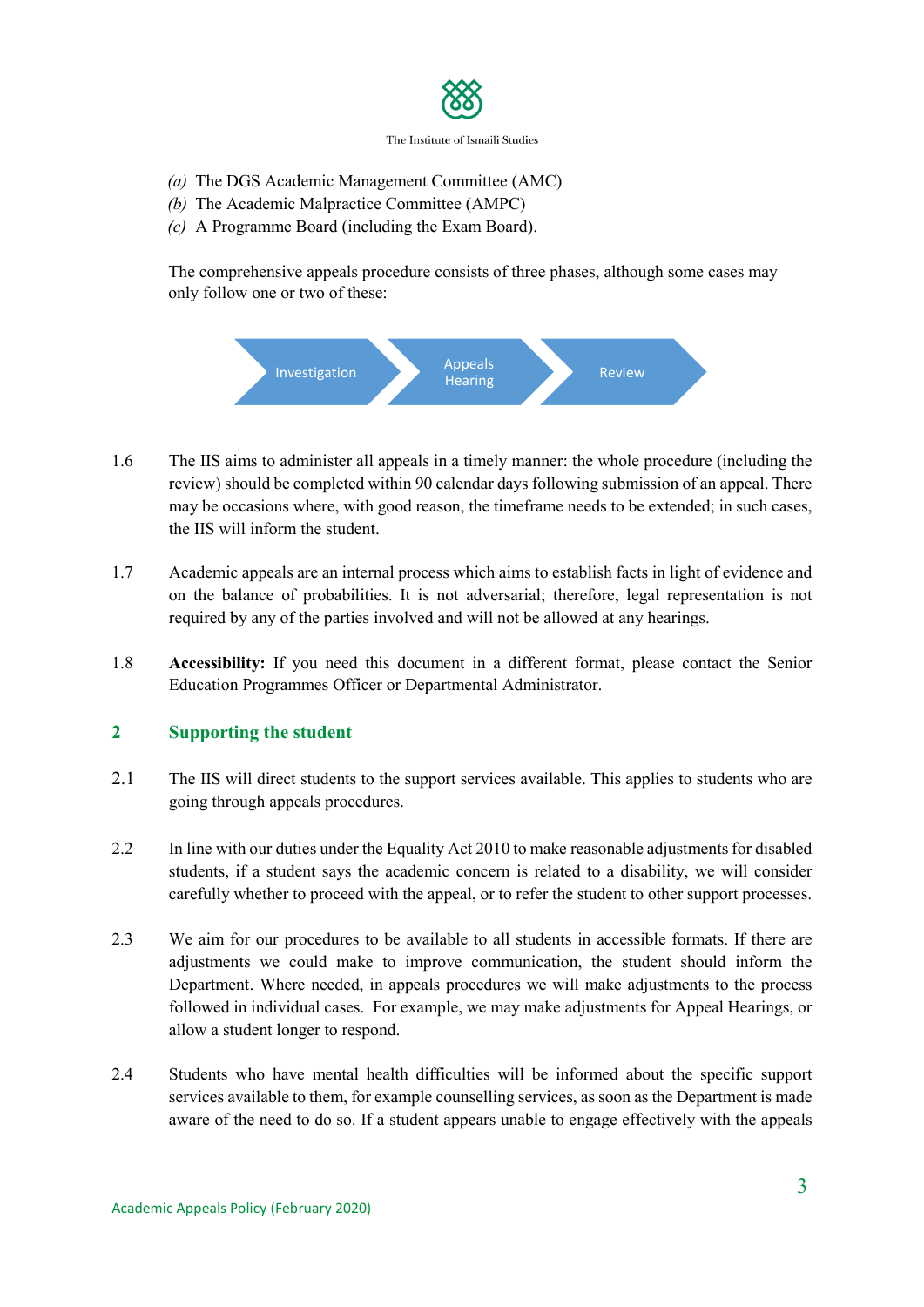

process, we may suggest that the student appoints a representative (who may not be a legal representative). It may be appropriate to suspend the appeals process until the student has accessed appropriate support.

# **3 Grounds for appeal**

- 3.1 Students may appeal against the following decisions:
	- *(a)* Assessment results (including decisions and recommendations of the Academic Malpractice Committee)
	- *(b)* Progressing from one year to the next
	- *(c)* Withdrawal of the scholarship due to not meeting progression requirements.
- 3.2 Students can submit an appeal on the following grounds:

| Ground                          | <b>Description</b>               | <b>Evidence</b>                                               |  |
|---------------------------------|----------------------------------|---------------------------------------------------------------|--|
|                                 |                                  |                                                               |  |
| Administrative or procedural    | Evidence exists which shows      | The student must clearly                                      |  |
| irregularity or error           | there was an administrative or   | demonstrate what they                                         |  |
|                                 | procedural irregularity or error | consider the irregularity or                                  |  |
|                                 | in the conduct of assessment.    | error to be, how and when it                                  |  |
|                                 |                                  | occurred, and how it may have                                 |  |
|                                 |                                  | affected or did affect the                                    |  |
|                                 |                                  | assessment.                                                   |  |
| <b>Mitigating circumstances</b> | Presenting new evidence of       | The student must explain what                                 |  |
|                                 | mitigating circumstances         | the circumstances were and                                    |  |
|                                 | which, for good reason, the      | what their impact was, and                                    |  |
|                                 | decision-making body was not     | provide a valid and overriding                                |  |
|                                 | made aware of at the time of     | reason why this evidence was                                  |  |
|                                 | making their decision.           | not made available to the                                     |  |
|                                 |                                  | decision-making body when                                     |  |
|                                 |                                  | the circumstances occurred.                                   |  |
|                                 |                                  | For guidance on acceptable                                    |  |
|                                 |                                  | evidence, see the Mitigating                                  |  |
|                                 |                                  | Circumstances Policy.                                         |  |
| Prejudice or bias (actual or    | Evidence exists which shows      | The student must clearly and                                  |  |
| perceived) which can be         | there was prejudice or bias, or  | fully explain the reasons for                                 |  |
| proved                          | the perception of prejudice or   | the claim of prejudice or bias,                               |  |
|                                 | bias, on behalf of a marker      | or perception thereof. This may                               |  |
|                                 | and/or the decision-making       | include comments from a third<br>party concerning comments or |  |
|                                 | body such that the result of the |                                                               |  |
|                                 | assessment, progression or       | remarks made by others                                        |  |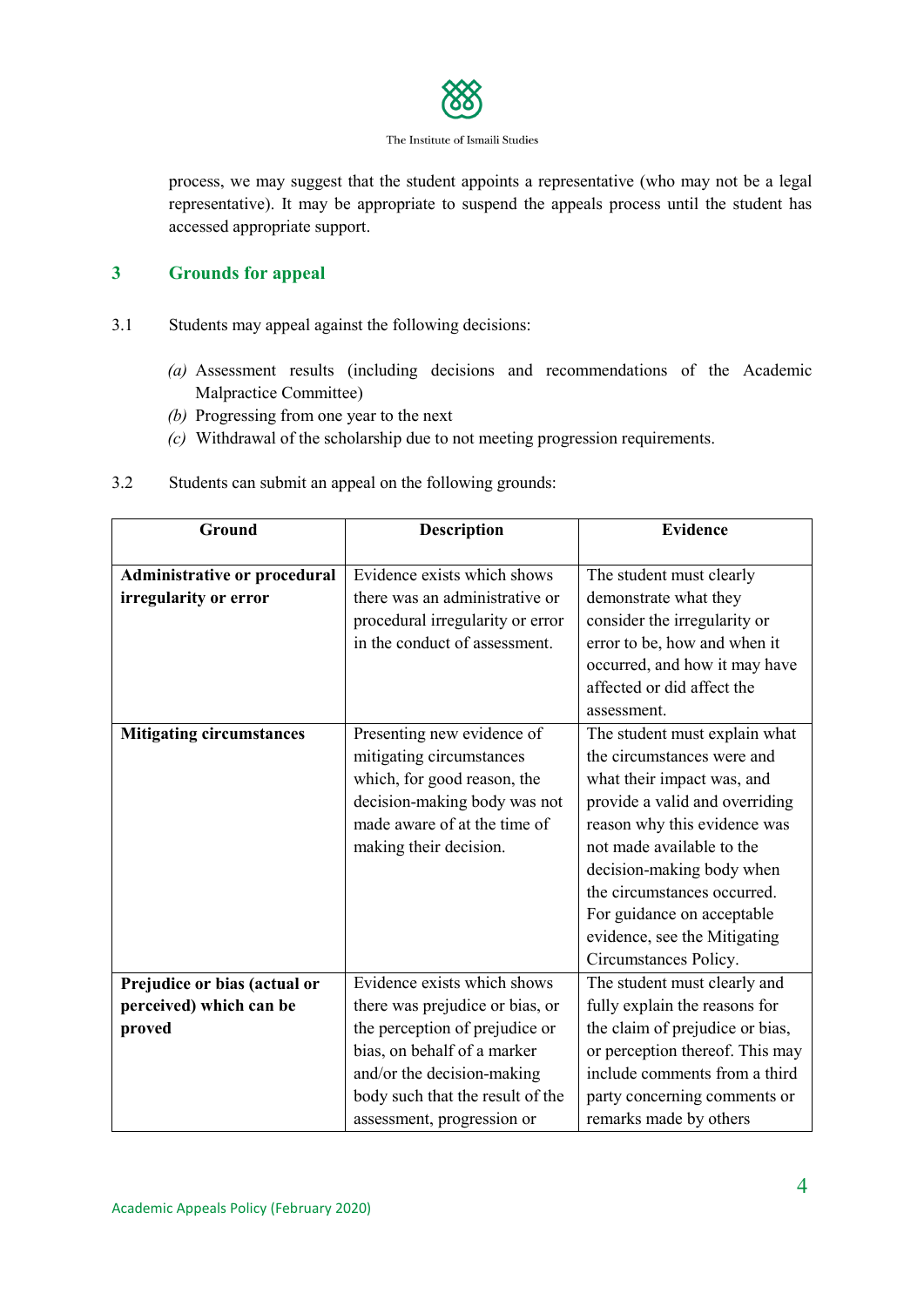

| withdrawal decision should not |  |
|--------------------------------|--|
| stand.                         |  |

## 3.3 The following are **not** grounds for appeal and will be rejected:

| Academic judgment                  | Programme management             | <b>Vexatious appeal</b>             |
|------------------------------------|----------------------------------|-------------------------------------|
| Students cannot appeal against     | Problems that arise during the   | These include:                      |
| a mark because they are            | course of a student's studies,   | Appeals which are                   |
| dissatisfied with it. It has to be | including problems with          | obsessive, harassing, or            |
| demonstrated that there are        | conveying information or         | repetitive                          |
| grounds for the appeal (see        | teaching, should be dealt with   | Insistence on pursuing<br>$\bullet$ |
| 'Grounds for appeal' above).       | at the time they occur. Students | non-meritorious appeals             |
|                                    | may use the Complaints Policy    | and/or unrealistic,                 |
| If a student believes that there   | if the problem is not rectified. | unreasonable outcomes               |
| has been an error in calculating   |                                  | Insistence on pursuing<br>$\bullet$ |
| or recording marks, they can       |                                  | what may be meritorious             |
| request a clerical check of        |                                  | appeals in an unreasonable          |
| marks via the Academic             |                                  | manner                              |
| Administrator by emailing          |                                  | Appeals which are                   |
| AcadAdmin@iis.ac.uk                |                                  | designed to cause                   |
|                                    |                                  | disruption or annoyance             |
|                                    |                                  | Demands for redress which           |
|                                    |                                  | lack any serious purpose or         |
|                                    |                                  | value.                              |

# **4 Procedure for making an appeal**

- 4.1 Students wishing to appeal must make their case on the Appeals Form, outlining their grounds for appeal and providing sufficient documentary evidence to support that. The appeal must be submitted to the Senior Education Programmes Officer (SEPO: [SEPO@iis.ac.uk\)](mailto:SEPO@iis.ac.uk).
- 4.2 The student must submit their appeal within twenty (20) calendar days of the formal notification of the assessment, progression or withdrawal decision. Appeals received after this must include a statement explaining why. Late appeals will only be considered if the reason is found acceptable by SOAS and IIS Joint Programme Committee. If not, the student will receive a written explanation of why their appeal has been rejected, and they can request a review of that decision.
- 4.3 Appeals must be made by the student and not by a third party unless there are mitigating circumstances which prevent the student from making the appeal themselves. The IIS will not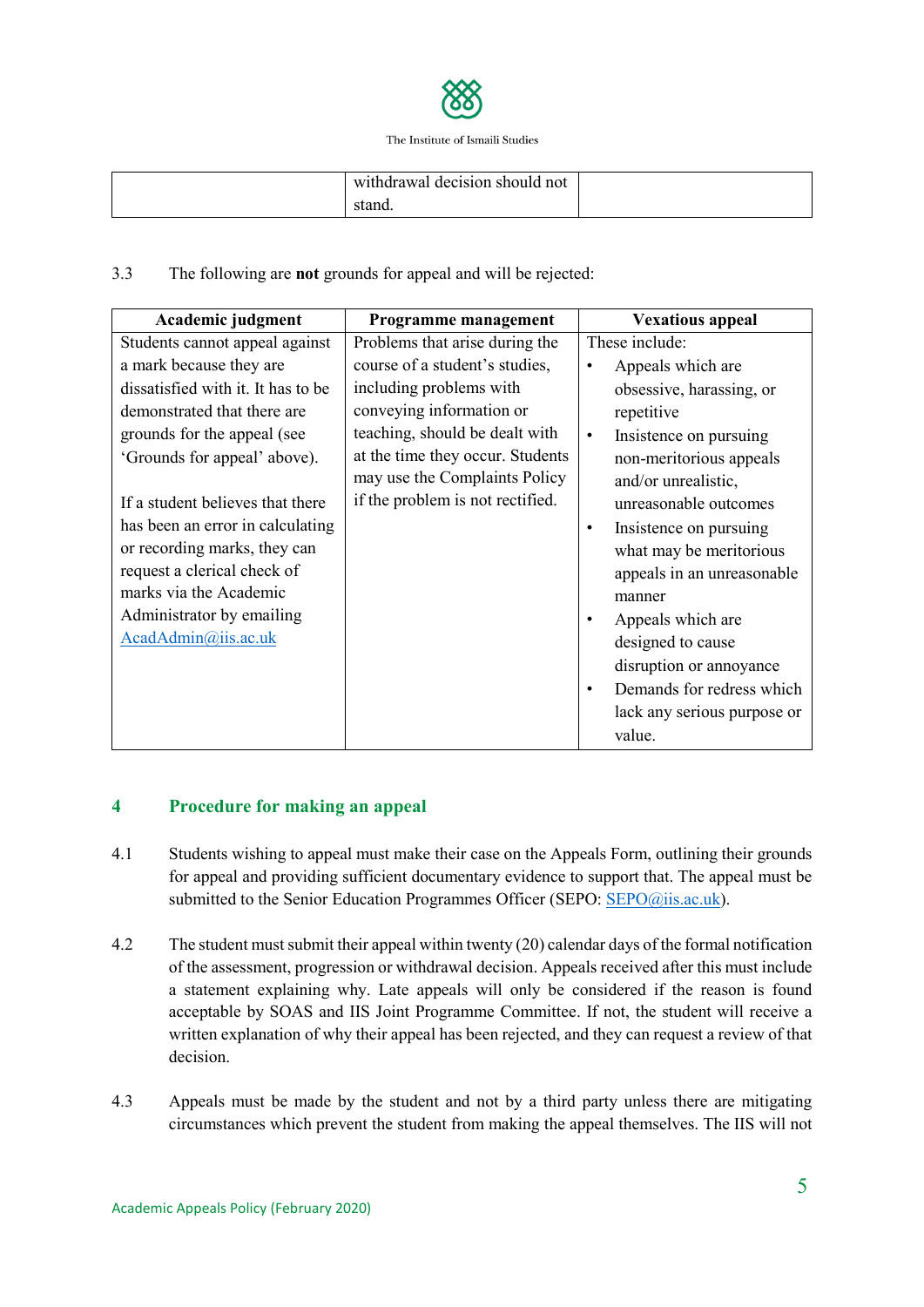

correspond with third parties unless the student has given written permission for this. In such cases, the IIS will communicate with either the student or the third party, but not both.

4.4 Appeals submitted incorrectly will be rejected. Appeals must be submitted on the Appeals Form and clearly state the grounds for the appeal and summarise the issues and preferred outcome. Sufficient documentary evidence must be provided if appropriate. The appeal must also be accompanied by a copy of the official correspondence confirming the decision that the student is appealing against.

# **5 Phase 1: Investigation**

- 5.1 After receiving the appeal, the SEPO will undertake a formal clerical check to verify that it:
	- *(a)* Has been submitted on time using the Appeals Form
	- *(b)* Contains all the documentary evidence mentioned in the appeal (e.g. attachments, evidence etc)
	- *(c)* If appropriate, includes evidence for later submission of the appeal.
- 5.2 **If the appeal does not pass the initial check,** the student will be informed within five (5) working days, outlining the reasons for this. The student will be permitted to resubmit the appeal within five (5) working days, including any missing documentary evidence, or a valid and overriding reason why the appeal was not submitted on time (if applicable). The SEPO will then undertake a further clerical check based on the criteria above. If this is satisfactory, the appeal procedure will formally begin from when the whole appeal (including evidence) has been received. If the appeal still does not meet these criteria, the appeal will be rejected and the student will be informed, with reasons, within five (5) working days. The student has the right to request a review of this decision.
- 5.3 If the appeal passes the initial clerical check, it will be passed to an Investigating Officer within five (5) working days. The Investigating Officer will normally be a senior member of academic staff who is outside the AMC and does not have any previous involvement in the matter.
- 5.4 The Investigating Officer will review the paperwork and may need to contact the relevant decision-making body or other key staff involved in the matter for written feedback if necessary, via the SEPO [\(SEPO@iis.ac.uk\)](mailto:SEPO@iis.ac.uk).
- 5.5 The SEPO will ask the Investigating Officer to respond within an appropriate timeframe so that the SEPO can inform the student of the outcome within twenty (20) calendar days (or sooner if the appeal requires swift action, i.e. where the student has severe health issues or there are external deadlines).
- 5.6 The Investigating Officer will make one of the following decisions and report this to the SEPO: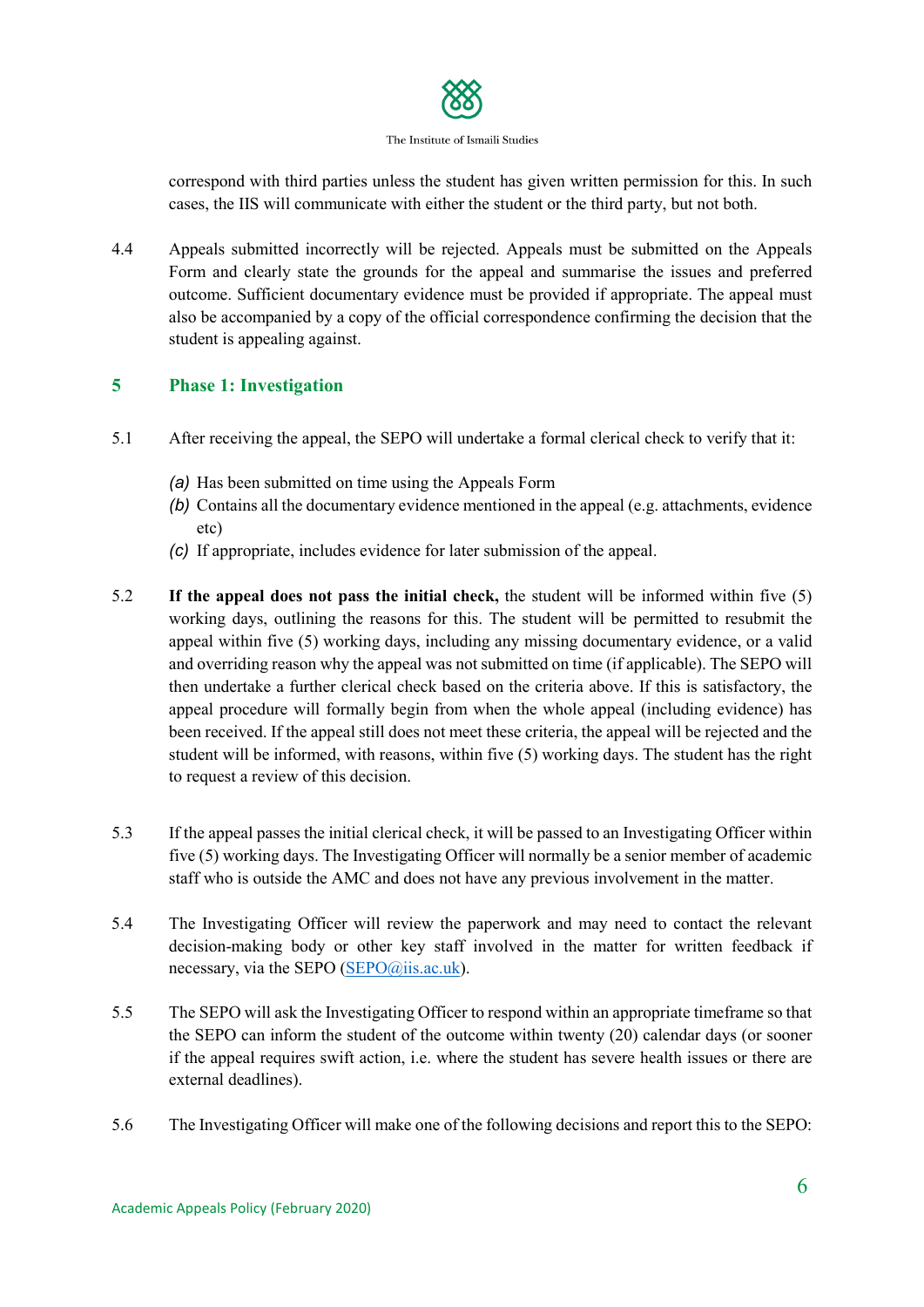

- *(a)* **Reject the appeal due to insufficient grounds.** The reasons will be communicated to the student by the SEPO and they will be advised of their right to request a review of the decision.
- *(b)* **Make a recommendation on the appeal for the decision-making body to consider.** The decision-making body can:

| Recommendation | Uphold the appeal                             | Partially uphold the<br>appeal (possibly<br>offering a revised<br>outcome)           | Reject the appeal |
|----------------|-----------------------------------------------|--------------------------------------------------------------------------------------|-------------------|
| <b>Outcome</b> | The IIS will<br>consider the matter<br>closed | The student may request an Appeal<br>Hearing if they are unhappy with the<br>outcome |                   |

- *(c)* **Refer the appeal to an Appeal Panel.** This will happen where the case is complex and/or contains contradictory evidence.
- 5.7 The SEPO will communicate the decision to the student along with information about what next steps they can take.

# **6 Phase 2: Appeals Hearing**

- 6.1 The purpose of the Appeals Hearing is to allow the student to explain the reasons and circumstances of their appeal in more details when there is doubt or ambiguity, or when an appeal has been rejected entirely or in part. It will be conducted by an Appeals Panel, who will however not re-examine any part of the student's work relevant to the appeal as part of this phase of the procedure.
- 6.2 The Appeals Panel will consist of three members of IIS academic and senior staff:
	- (a) Chair: The Academic Co-Director (if unconnected with the case) or nominee, who must be a member of academic staff unconnected with the case
	- (b) A member of academic staff not from DGS who is unconnected with the case
	- (c) A member of staff from the senior management team who is not from DGS and is unconnected with the case.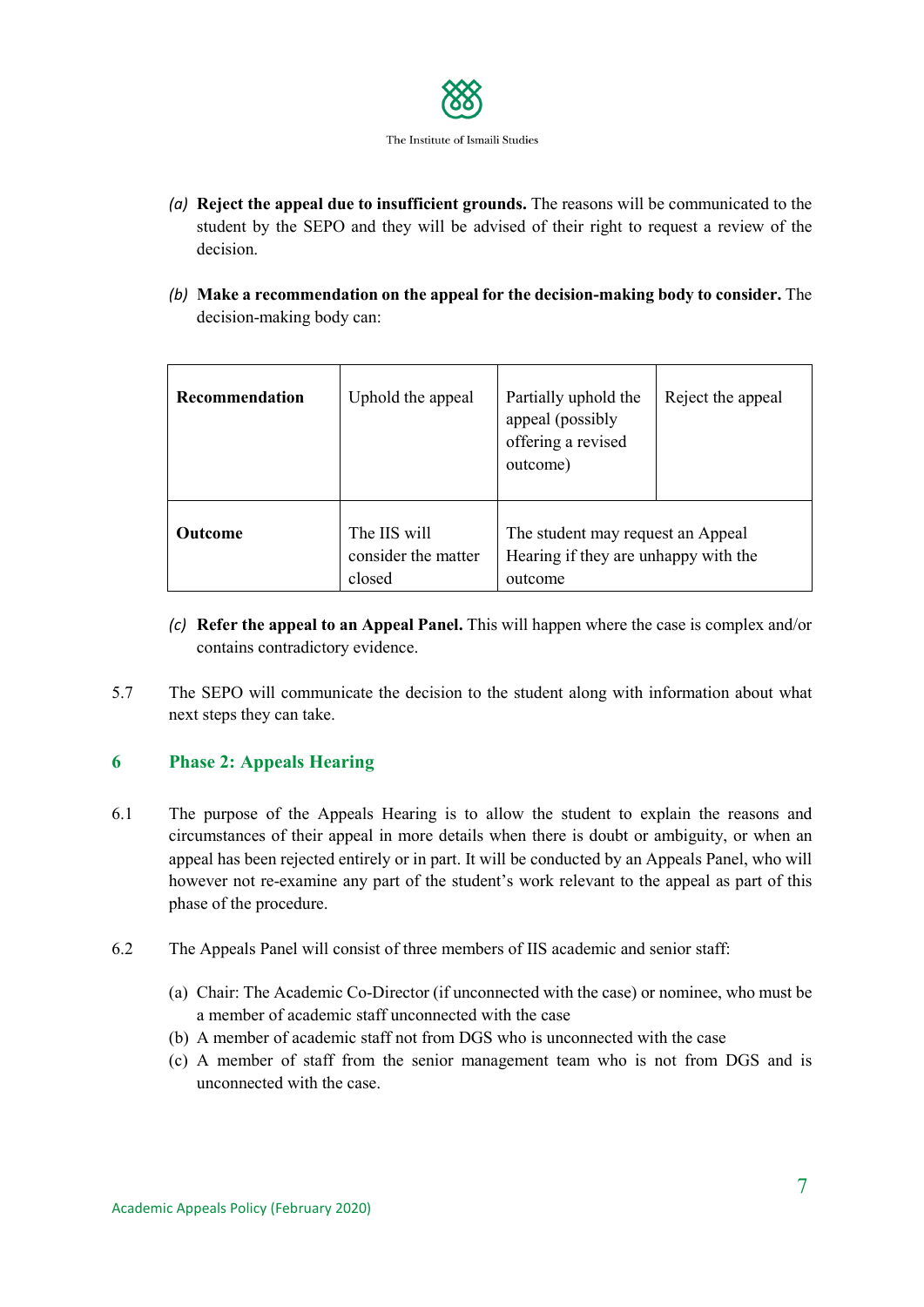

An administrator from outside DGS will act as Secretary to the Panel, making all necessary arrangements for the Panel and taking notes at the Appeals Hearing.

- 6.3 The student may be accompanied to the Appeals Hearing by a companion who can be a friend, fellow student or family member. The companion is there to provide support but may not address the Panel: the student is expected to present their case and answer the Panel's questions by themselves. The name and details of the companion must be sent to the Secretary at least five (5) working days before the Hearing.
- 6.4 If there are dates on which it is impossible for a student to attend a Hearing, they should inform the Secretary as soon as possible. Every attempt will be made to find a date which is convenient to all those involved; if the student is unable to attend the Hearing in person, it may be possible to conduct it via Skype during the IIS' normal working hours. If neither option is possible, then the Hearing will be conducted in the student's absence. The student may be able to nominate a representative, depending on the circumstances.
- 6.5 The Appeals Panel will request the attendance of a maximum of two representatives from the decision-making body to respond to the appeal.
- 6.6 Once the date and time of the Hearing have been agreed, formal notification will be sent to the student by the Secretary at least ten (10) working days beforehand and will include the names and roles of the Panel members and the decision-making body's representative(s). The student will be asked to confirm their attendance at the Hearing and they should inform the Secretary at the earliest opportunity if they believe there is a conflict of interest with any of the Panel members. If such a conflict of interest exists, an alternative Panel member will be found. This may require the Hearing to be postponed.
- 6.7 The student and the decision-making body's representative(s) have the right to call other people to attend the Hearing to present evidence only if they have obtained advance approval from the Chair of the Panel five (5) working days prior to the appeal hearing.
- 6.8 All of those involved in the Hearing (i.e. the Panel, the student and the decision-making body's representative(s)) will receive the same documentation, at least  $10$  working days prior to the Hearing namely:
	- (a) The written submission from the student
	- (b) The written submission of the decision-making body's representative(s)
	- (c) Any other documentation the Panel considers relevant to the appeal.
- 6.9 After receiving the documentation, the student and the decision-making body's representative(s) may provide further written evidence in response to the documentation but this must be received by the Panel secretary no later than five (5) working days before the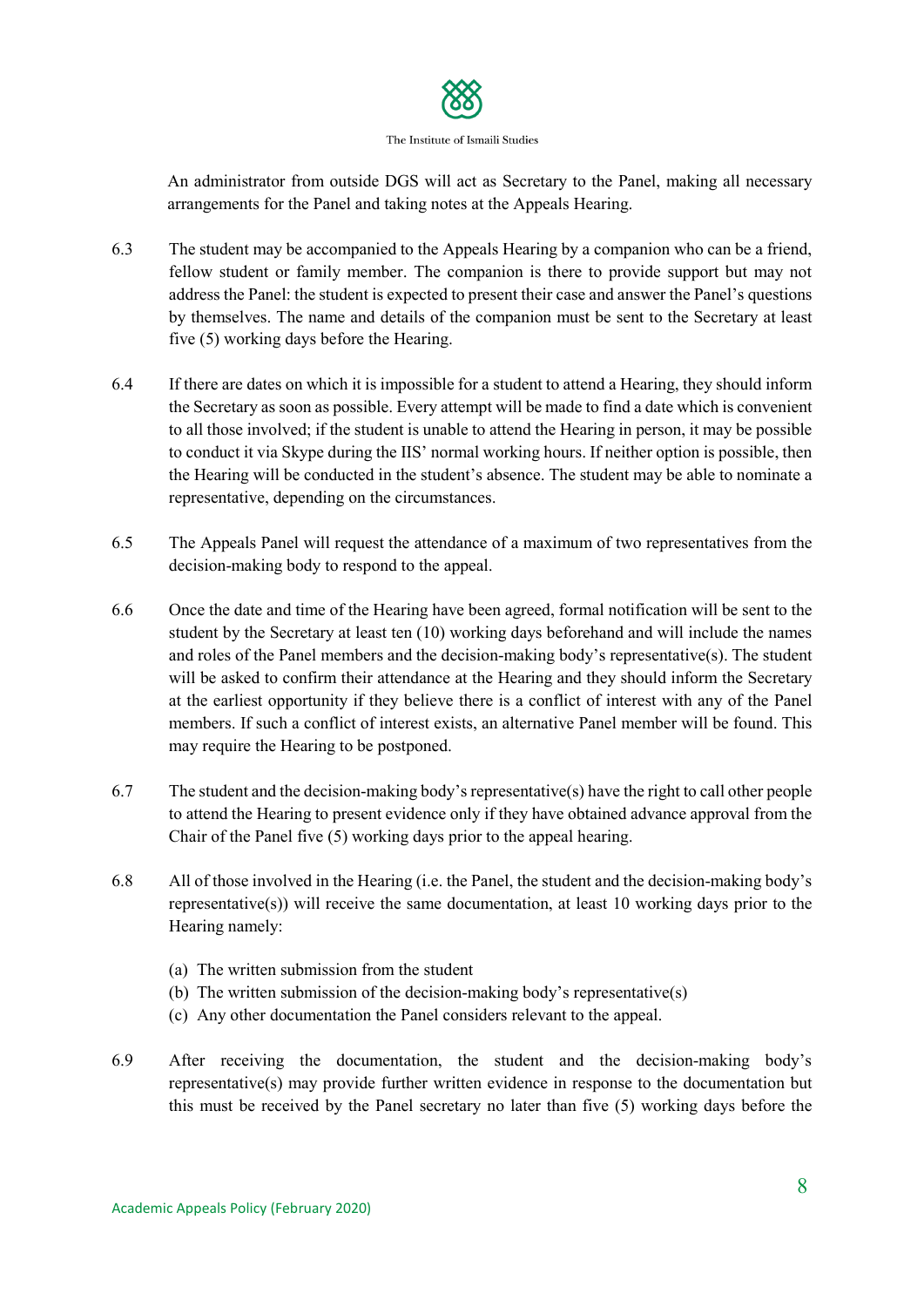

Hearing. The additional paperwork will be sent electronically to all those attending the Hearing as soon as it is received.

- 6.10 If any member of the Panel is absent on the day of the Hearing due to unforeseen circumstances, the student will be asked if they wish to proceed with the Hearing or if they would like to postpone it. The absence of the student and/or the decision-making body representative(s) at the Hearing will not invalidate the proceedings, and the appeal will be heard in their absence.
- 6.11 If both the student and the decision-making body's representative(s) are present, the Hearing will be conducted in the presence of both parties (and if appropriate the student's companion) until the Panel retires to consider its findings.
- 6.12 The Hearing will follow the procedure detailed below. Before the Hearing, the Panel will meet to agree the questions they would like to put to the student and the decision-making body's representative(s).
- 6.13 The Chair may vary the procedure in any case where they consider it would be appropriate and fair. Any variation will be recorded in the notes of the Hearing and must be in accordance with this policy. In exceptional circumstances, the Chair may adjourn the Hearing until a future date or time.
- 6.14 The procedure below will be followed
	- The Chair explains the process of the Hearing and all persons present introduce themselves
	- The student summarises the grounds for their appeal
	- The decision-making body representative(s) summarise their position on the appeal
	- The Panel puts questions to the student and the decision-making body's representative(s) as appropriate. The Chair may permit that either the student or the decision-making body's representative(s) put questions to each other at any stage of the Hearing; however, all questions must go through the Chair.
	- If the student or decision-making body's representative(s) have asked to call other people to present evidence, the Chair will decide when and if it is appropriate to call them into the Hearing. They will only be permitted to attend the Hearing when asked to give evidence and may not stay for the entire proceedings
	- The student may make any concluding remarks
	- The Chair concludes the procedure so the Panel can retire to make its decision.
- 6.15 The Appeals Panel can decide to *(a)* **uphold** the appeal, *(b)* **partially uphold** it, or *(c)* **reject** it.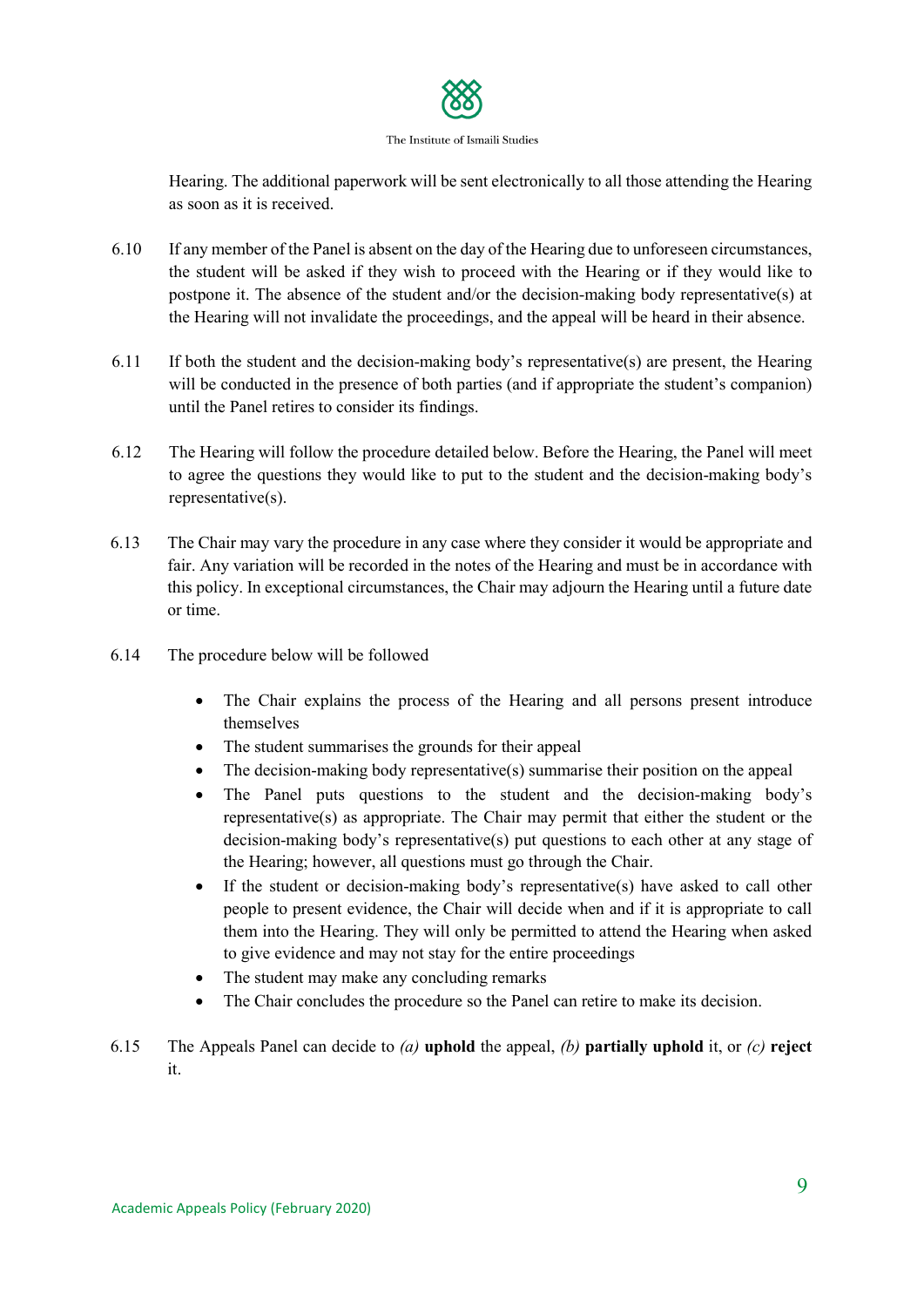

6.16 The outcome of the Hearing must be communicated to the student and the decision making body representative(s) in writing by the Secretary within five (5) working days. Clear and concise reasons for each decision must be provided along with a copy of the notes from the Hearing. The student and/or the decision-making body's representative(s) may inform the Secretary of any errors/omissions in the notes and an amended copy of the notes will be provided if the amendments are approved by the Chair.

# **7 External Redress**

- 7.1 In the case of outcomes (b) and (c), the student shall have the right of appeal to Appeals Officer of SOAS. The procedure used by the Appeals Officer shall be those of SOAS: full information on how to access said procedure will be provided by the SEPO.
- 7.2 The decision of the Appeals Officer shall be final and binding on all parties.
- 7.3 Following any appeal made to the Appeals Officer of SOAS, the IIS will inform the student by a Completion of Procedures Letter that the internal procedure, including the SOAS procedure, has been completed.
- 7.4 The student may then ask for a review by the Office of the Independent Adjudicator (OIA), within the timelines specified by the OIA.

# **8 Office of the Independent Adjudicator (OIA)**

- 8.1 The OIA provides an independent scheme for the review of student grievances under the Higher Education Act 2004. Further information can be found on their website [\(http://www.oiahe.org.uk/\).](http://www.oiahe.org.uk/)
- 8.2 At the end of the IIS' appeals procedure, the student has the right to submit a request for the IIS' decision to be reviewed by the OIA.
- 8.3 The OIA Complaint Form must be reviewed by the OIA within twelve (12) months of the date of the Completion of Procedures Letter.

# **9 Monitoring of the Academic Appeals Policy**

9.1 The Academic Appeals Policy, the procedure, and the outcomes of any appeals submitted will be monitored and an annual report on the preceding 12 months' activity will be produced by the Head of QA&E, in consultation with the AMC, for the SOAS and IIS Joint Programme Committee, the DGS Oversight Committee Group and the OIA to review.